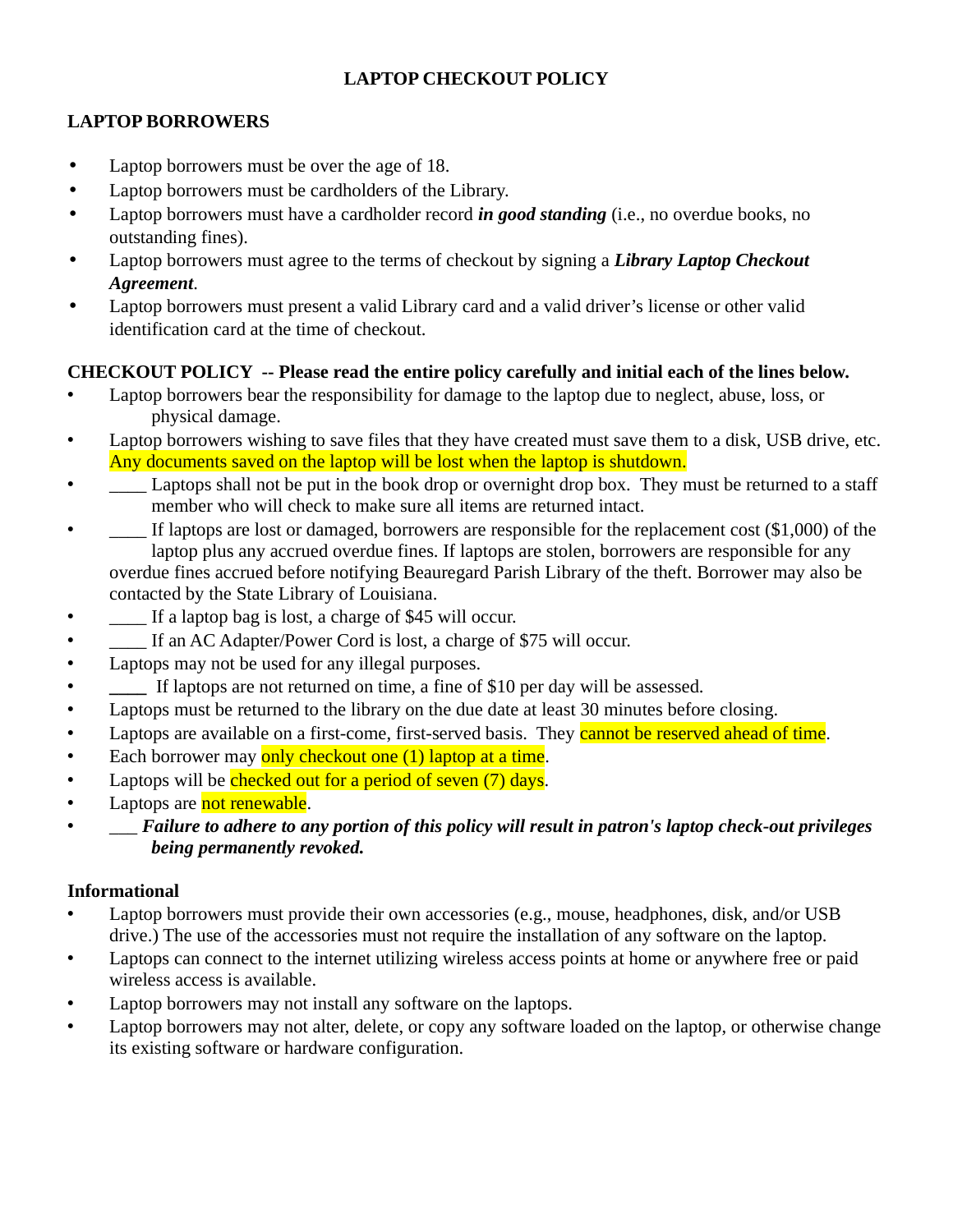#### **Staff Use Only:**

**Patron Name: \_\_\_\_\_\_\_\_\_\_\_\_\_\_\_\_\_\_\_\_\_\_ Date: \_\_\_/\_\_\_/\_\_\_ Library: \_\_\_\_\_\_\_\_\_\_\_\_\_\_\_\_\_\_\_\_\_\_\_\_\_\_ Dell Service Tag# \_\_\_\_\_\_\_\_\_\_\_\_\_** 

### **Laptop Inventory**

 **(Note: If there is damage to the laptop or accessories, refer to the** *Repairs or Maintenance Sheet***.)** 

|                                                 | <b>Checkout</b> | Check-in |
|-------------------------------------------------|-----------------|----------|
| Laptop<br>$\bullet$                             |                 |          |
| <b>AC Adapter &amp; Power Cord</b><br>$\bullet$ |                 |          |
| <b>Laptop Bag</b><br>$\bullet$                  |                 |          |
| • No Physical Damage                            |                 |          |
| • Laptop will power on                          |                 |          |
| • Laptop boots into Windows                     |                 |          |
|                                                 |                 |          |

### **Laptop Satisfaction Survey**

 **INSTRUCTIONS**: Your feedback is important. Help **us** continue to improve by completing this laptop evaluation form. Turn in this form when the laptop is to be checked in.

Please rate the following with "5" being the highest rating and "1" being the lowest.

|                                                  | <b>Very Favorable</b> | Favorable | <b>Neutral</b> | <b>Unfavorable</b> | <b>Very Unfavorable</b> |
|--------------------------------------------------|-----------------------|-----------|----------------|--------------------|-------------------------|
| 1. Was the laptop user friendly?                 | 5                     | 4         | 3              | 2                  |                         |
| 2. Was the software installed adequate?          | 5                     | 4         | 3              | 2                  |                         |
| 3. Laptop Features<br>(Example: Web Camera etc.) | 5                     | 4         | 3              | 2                  |                         |
| 4. Overall experience with laptop.               | 5                     | 4         | 3              | 2                  |                         |

5. Did you use the Laptop to assist with Job Search or Resume Preparation? (Check one) Yes No

 **6. Other comments:** 

#### **Repair** Form **\_\_\_\_\_\_\_\_\_\_\_\_\_\_\_\_\_\_\_\_\_\_\_\_\_\_\_\_\_\_\_\_\_\_\_\_\_\_\_\_\_\_\_\_\_\_\_\_\_\_\_\_\_\_\_\_\_\_\_\_\_\_\_\_\_\_\_\_\_\_\_\_\_\_\_\_\_\_\_\_\_\_\_\_\_\_\_\_\_\_\_\_\_\_\_**

- **1. Did you have any problems using this laptop? If so please list below:**
- **2. Is there any physical damage you need to report? If so please list below:**